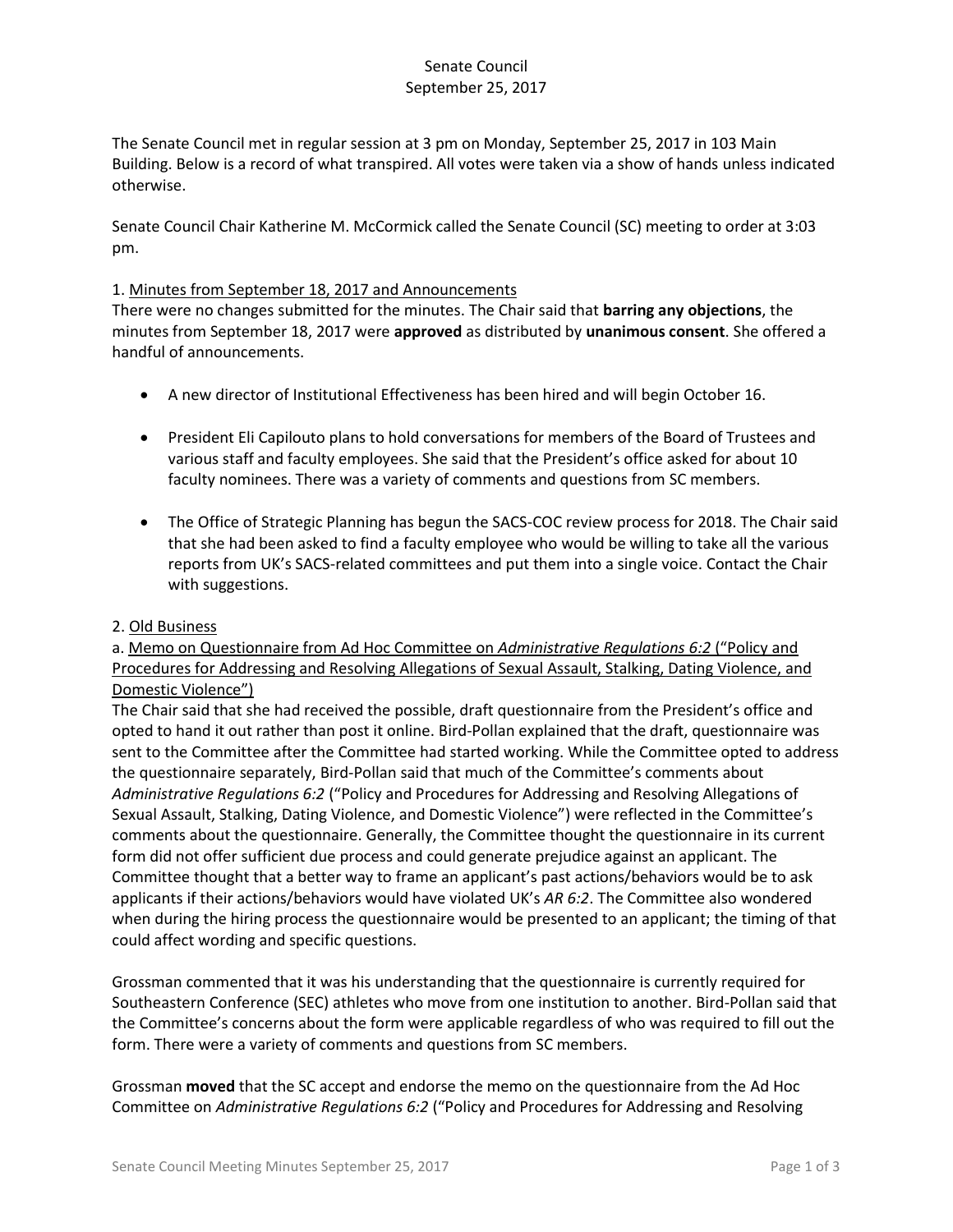#### Senate Council September 25, 2017

Allegations of Sexual Assault, Stalking, Dating Violence, and Domestic Violence"). Cross **seconded**. There was additional discussion. A **vote** was taken and the motion **passed** with none opposed.

## 3. Update on Planning for Assessment Activities Regarding UK Core - Eric Sanday, UK Core Education Committee Chair

Guest Eric Sanday, chair of the UK Core Education Committee (UKCEC), provided SC members with an update on the development of an ad hoc committee to evaluate UK Core, which will assist in a SACSrelated assessment of UK Core, as well as support a review of UK Core for internal, programmatic purposes.

## 4. Proposed Changes to *Senate Rules 1.4.2.11* ("Senate Committee on Committees")

The Chair explained that the proposed language was based on the motion language that SC moved at its May retreat. Wood **moved** to approve the changes to the Senate Rules by inserting the language as presented and Mazur **seconded**. There were a variety of comments and suggestions from SC members. Tagavi suggested adding the SC vice chair as a member. Cross suggested that the chairs of ad hoc committees be non-voting members. Ms. Brothers noted that the motion included the explicit statement that the SC Chair would chair the Committee on Committees, but that language was not included in the proposed new language. Wood **moved** to delay a vote on the language until the next meeting and Mazur **seconded**. A **vote** was taken and the motion **passed** with none opposed.

## 5. Committee Reports

a. Ad Hoc Committee on *Administrative Regulations 6:2* ("Policy and Procedures for Addressing and Resolving Allegations of Sexual Assault, Stalking, Dating Violence, and Domestic Violence") i. Revised Memo and Suggested *AR* Changes

Bird-Pollan described the changes the Committee made to the report since the SC last reviewed it. She noted that there was a recommendation that appeals for interim suspensions could go to the Community of Concern, but it was further determined that because *Governing Regulation XI* required the University Appeals Board (UAB) to have final say in student-related interim remedies, appeals for interim suspensions should go to the UAB and not to the Community of Concern.

SC members discussed the memo and suggested *AR* changes at length, although the bulk of the discussion focused on one particular sanction (revocation of a degree) and standard of evidence [preponderance of evidence versus clear and convincing evidence].

Grossman **moved** to receive and endorse the memorandum and suggested AR changes. Mazur **seconded**. There was additional discussion.

Cross **moved** to remove the provision for revocation of a degree in *AR 6:2* and Tagavi **seconded**. Bird-Pollan commented that if revocation of a degree was removed as a possible sanction, the Committee would not approve that change and the report would need to go forward as a product of the SC, not the Committee's report. There was discussion about revising the report and Cross [parliamentarian] confirmed that a Committee's report could not be altered by SC. There were two possible alternatives: SC could take the report and carry it forward as its own report; or the SC could submit an associated memo that indicated the SC's desire to remove revocation of a degree as a possible sanction.

After further discussion, the Chair **ruled the motion out of order**, which meant the current motion on the floor was Grossman's original motion to receive and endorse the Committee's work.